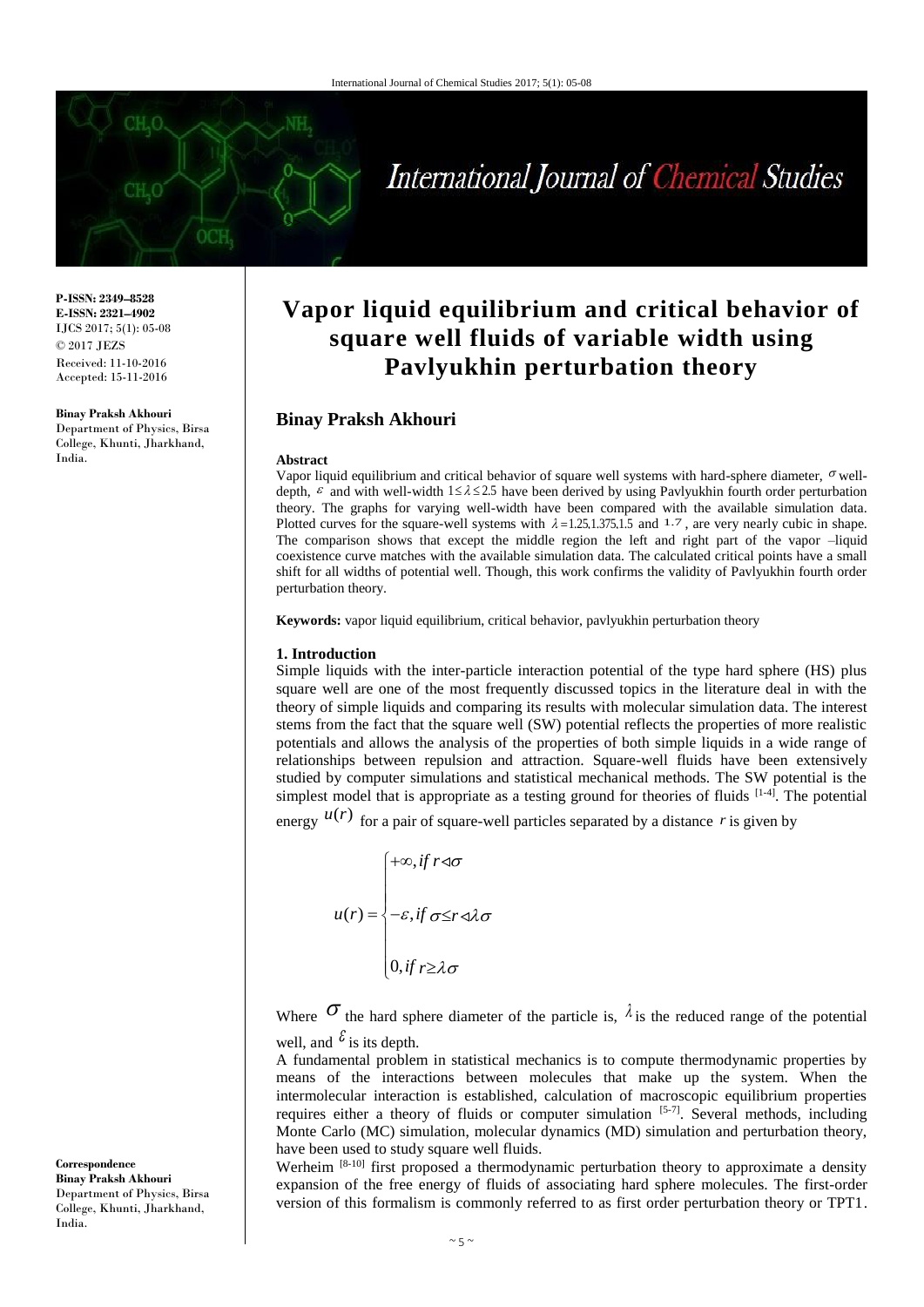The basic result of TPT1 is that the Helmholtz free energy can be separated into two terms that represent the reference contribution of free monomers, and the bonding energy required to Form chain of monomers, respectively. The TPT series is an expansion of the Helmholtz free energy of the SW fluid in a series in powers of attraction parameter of the SW potential (the depth of the square well related to the temperature). I n this case, the coefficients of the TPT series are determined by only two variables, i.e., the fill factor of the HS system and the width of the square well. Thus, TPT greatly simplifies the task because the original threeparameter problem is, in fact, reduced to a two-parameter problem.

Perturbation theory  $[11-15]$  has often been used to calculate the thermodynamics properties of square-well fluids. In this paper we compare the critical constants obtained from the Pavlyukhin perturbation theory for systems with a range of

values of  $\lambda$  with estimates from computer simulation. The study is of two-purpose: first, to provide accurate vapor-liquid coexistence data for the square-well systems for comparison with mean-field and perturbation theories; second, to determine the dependence of critical constant on  $\lambda$  and to analyze the overall shape of coexistence curve.

## **2. Theory**

In perturbation theory the Helmholtz free energy of the system is expanded in the inverse temperature around that of a reference system whose thermo-dynamical structural properties are known. The second order expansion of the Helmholtz free energy is of the form  $[4-6]$ 

$$
\frac{A^{ex}}{N k_B T} = \frac{A_0}{N k_B T} + \frac{1}{T^*} \frac{A_1}{N k_B T} + \frac{1}{T^{*2}} \frac{A_2}{N k_B T},
$$
\n(1)

Where  $A^{\ell\ell}$  the Helmholtz is free energy in excess of that of an ideal gas at the same temperature and number density and  $A_0^{\alpha\alpha}$ is the excess Helmholtz free energy of the reference system.  $A_1$  and  $A_2$  are the first- and the second-order perturbation terms for the Helmholtz free energy, respectively. *N* is the number of molecules,  $k_{\text{B}}$  is the Boltzmann constant,  $\overline{I}$  is the reduced temperature, and  $T^*$  ( $T^* = k_B T / \varepsilon$ ). A<sub>1</sub> and  $A_2$  are derived from knowledge of the equation of state and the RDF of the reference fluid.

Pavlyukhin has derived a fourth order perturbation theory on the parameterization for  $A_1 - A_4$ , which has been used here to derive the liquid-vapor equilibria for square- well fluids with  $1 \le \lambda \le 2.5$ . Similar to equation (1), the Pavlyukhin<sup>[13]</sup> fourth order perturbation theory is given by

$$
\frac{A^{ex}}{N k_B T} = \frac{A_0}{N k_B T} + \log \rho + \frac{1}{T^*} \frac{A_1}{N k_B T} + \frac{1}{T^{*2}} \frac{A_2}{N k_B T} + \frac{1}{T^{*3}} \frac{A_3}{N k_B T} + \frac{1}{T^{*4}} \frac{A_4}{N k_B T},
$$
 (2)

Where 
$$
\rho = \frac{6\eta}{\pi}
$$
 and  $\eta$  is the packing fraction.

## **A. Vapor liquid equilibria**

At phase equilibrium, for a pure component, the following three conditions must be satisfied:

$$
T_V = T_L
$$
  
\n
$$
P_V = P_L
$$
  
\n
$$
G_V = G_L
$$
 (3)

Where G is the Gibbs free energy.

### **B. Calculation of critical point**

$$
P = T\rho^2 \frac{\partial A}{\partial \rho}
$$

And

$$
dP = \frac{\partial^2 P}{\partial \rho^2} = 0
$$
\n(4)

In the discussion of above it is useful to reduce the temperatue and pressure with respect to square well depth  $\epsilon$  as  $T^* = kT / \varepsilon$  and  $P^* = P\sigma^3 / \varepsilon$ , the density is reduced with respect to  $\sigma$  as  $\rho^* = \rho \sigma^3$ .

## **3. Result and discussion**

The phase equilibria are determined using the Pavlyukhuin fourth order perturbation theory [13] for square well fluids with potential ranges characterized by  $\lambda = 1.25, 1.375, 1.5, 1.75,$ and 2 .The resulting vapor-liquid coexistence curves are shown in Figs. 1-5. In these figures the reduced temperatue corresponding to the reduced density is plotted for each value of well-width  $\lambda$ . It is observed from these that at high densities the perturbation theory is more accurate. For all values of  $\lambda$ , the thermodynamic perturbation theory of Pavlyukhin makes good prediction for vapor-liquid density and critical point. The figures show the curve and the critical point from the Pavlyukhin perturbation theory and the simulation data.

## **4. Conclusion**

The vapor-liquid coexistence curve for square-well fluids with variable well-width  $\lambda$  plotted in terms of the reduced temperature  $t = t/t_r$  and reduced density  $\rho^* = \rho / \rho_c$  and compare with the simulation data from ref  $[2, 3, 9, 10]$ . The critical points of square well fluids with variable well-width are taken from ref  $[2, 3, 9, 10]$ . Our results are in good agreement with del Rio<sup>[10]</sup> et al. and J K Singh<sup>[9]</sup>.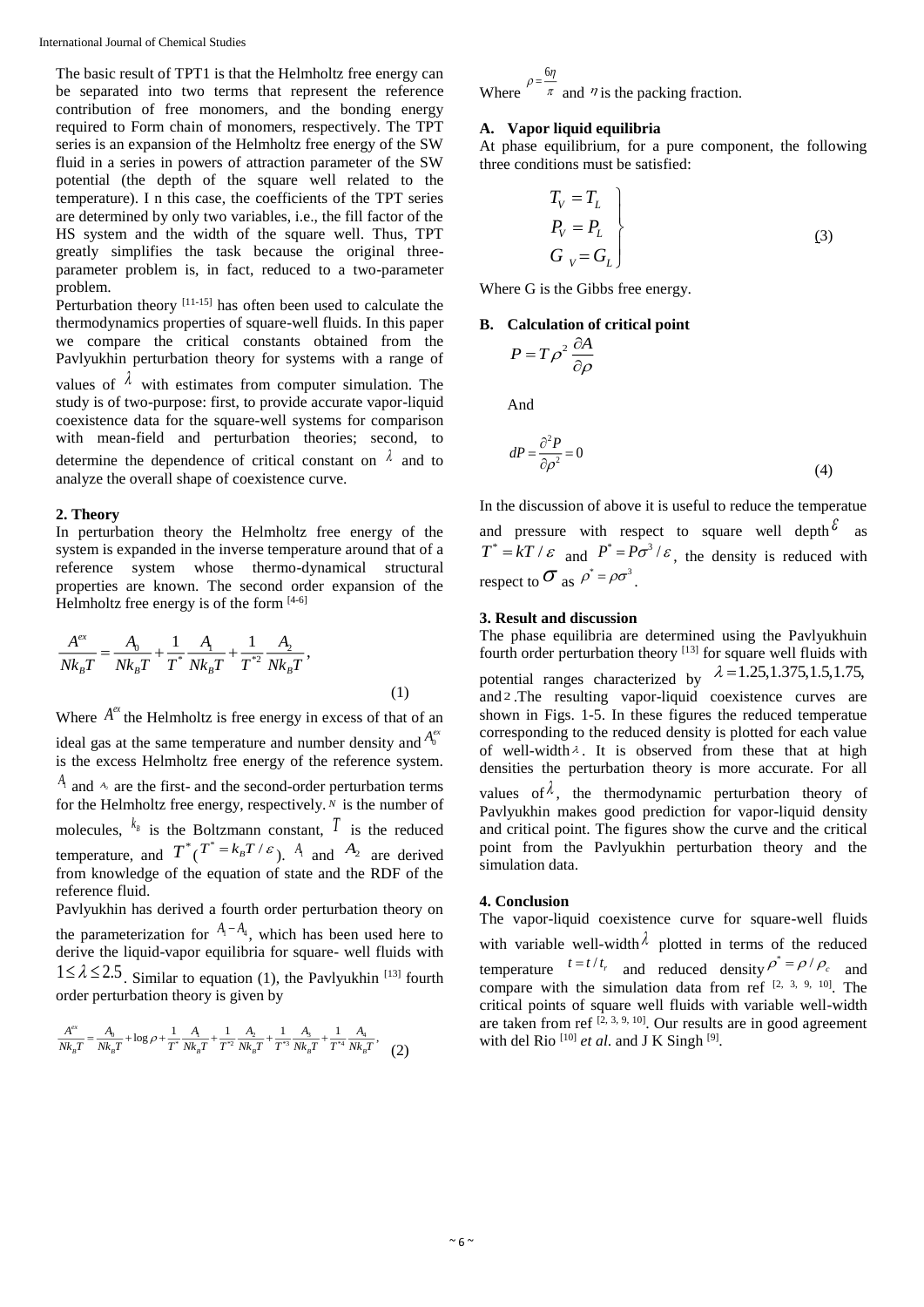

**Fig 1:** The temperature-density vapor-liquid coexistence curve for a square-well fluid with a potential range  $\lambda = 1.25$ . Solid line [13]. Critical points: 1. Asterisk [13] 2. Square [9] 3. Diamond [10]. Simulation data: Dot<sup>[3]</sup>, Cross<sup>[2]</sup>, Left Triangle<sup>[10]</sup> and Pentagon<sup>[9]</sup>.



**Fig 2:** The temperature-density vapor-liquid coexistence curve for a square-well fluid with a potential range  $\lambda = 1.375$ . Solid line [13]. Critical points: 1. Asterisk [13] 2. Square [9] 3. Diamond [10]. Simulation data: Dot<sup>[3]</sup>, Cross<sup>[2]</sup>, Left Triangle<sup>[10]</sup> and Pentagon<sup>[9]</sup>.



**Fig 3:** The temperature-density vapor-liquid coexistence curve for a square-well fluid with a potential range  $\lambda = 1.5$ . Solid line [13]. Critical points: 1. Asterisk [13] 2. Square [9] 3. Diamond [10]. Simulation data: Dot<sup>[3]</sup>, Cross<sup>[2]</sup>, Left Triangle<sup>[10]</sup> and Pentagon<sup>[9]</sup>.



**Fig 4:** The temperature-density vapor-liquid coexistence curve for a square-well fluid with a potential range  $\lambda = 1.75$ . Solid line [13]. Critical points: 1. Asterisk [13] 2. Square [9] 3. Diamond [10].

Simulation data: Dot<sup>[3]</sup>, Cross<sup>[2]</sup>, Left Triangle<sup>[10]</sup> and Pentagon<sup>[9]</sup>.



**Fig 5:** The temperature-density vapor-liquid coexistence curve for a square-well fluid with a potential range  $\lambda = 2$ . Solid line [13]. Critical points: 1. Asterisk <sup>[13]</sup> 2. Square <sup>[9]</sup> 3. Diamond <sup>[10]</sup>. Simulation data: Dot<sup>[3]</sup>, Cross<sup>[2]</sup>, Left Triangle<sup>[10]</sup> and Pentagon<sup>[9]</sup>.

#### **5. References**

- 1. De. Longgi AD, Del Rio F. Square –well perturbation theory for the structure of simple fluids, Mol. Phys. 1985; 56:691-700.
- 2. Vega L, Miquel de E, Rull LF, Jackson G, McLure AL. Phase equiibria and critical behavior of square-well fluids of variable width by Gibbs ensemble Manto Carlo simulation, J. Chem. Phys. 1992; 96:2296-2305.
- 3. Elliot JR, Hu L. Vapor-liquid equilibria of square-well spheres, J. Chem. Phys. 1999; 110:3043-3048.
- 4. Wertheim MS. Fluids with highly directional attractive forces. I Statistical thermodynamics, J. Stat. Phys. 1984; 35:19-34.
- 5. Werthieim MS. Fluids with highly directional attractive forces. III. Multiple attrction sites, J.Stat. Phys. 1986; 42:459-476.
- 6. Werthieim MS. Wertheims first order thermodynamics perturbation theory (TPT1), J.Chem. Phys. 1987; 87: 7323-7331.
- 7. Largo J, Miller MA, Sciortino F. The vanishing limit of the square-well fluid: the adhesive hard sphere model as a